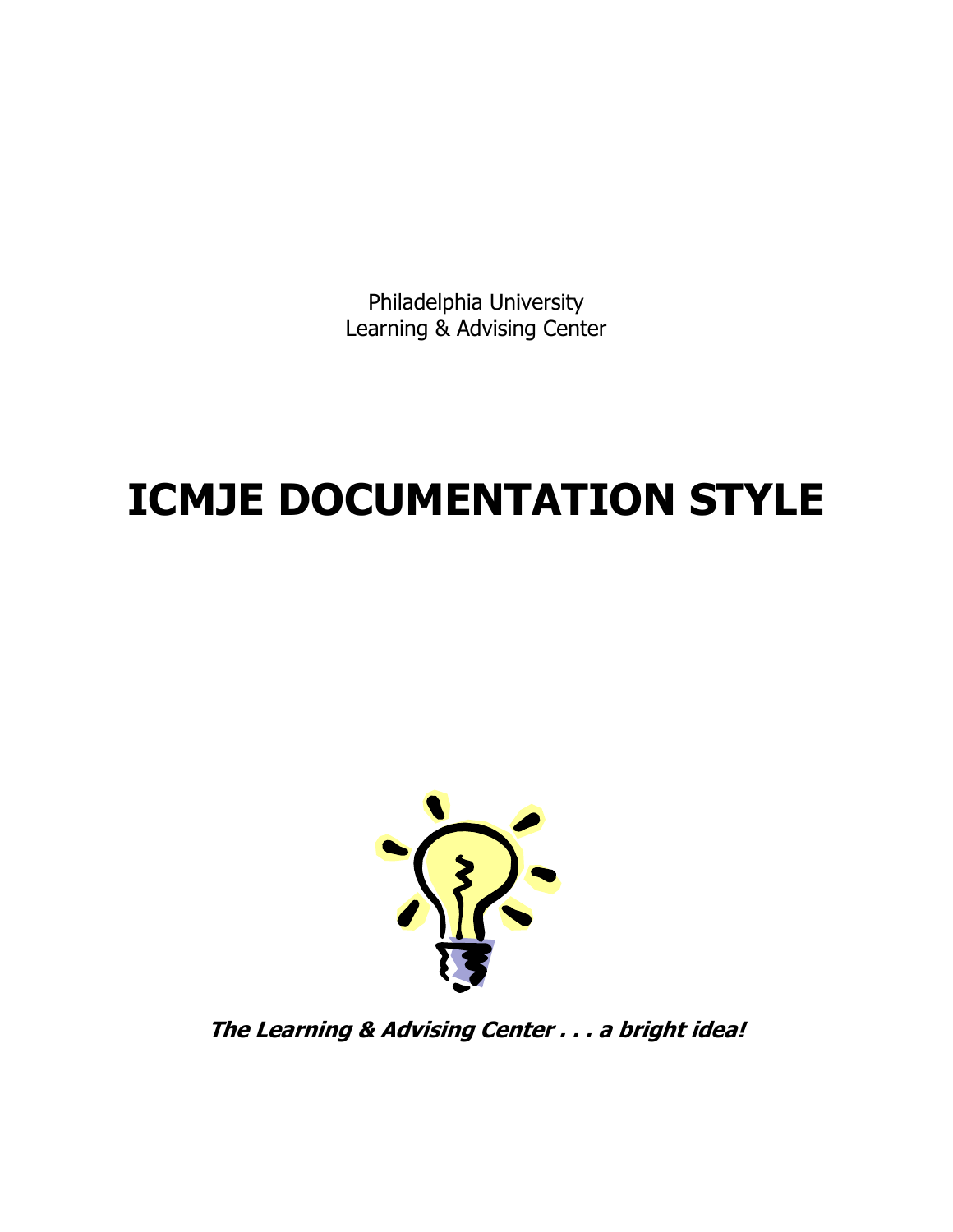Philadelphia University Learning & Advising Center

# ICMJE DOCUMENTATION STYLE

# General Guidelines\*

1. Number references, using Arabic numerals in parentheses, in the order in which they first appear in the text. References cited in a table/figure should appear in numeric order relative to the first citation of the table/figure in the text. For example, if the last reference cited before the table/figure in question is mentioned as reference 14, and that table/figure contains 5 references that have not been cited, the references in the table/figure would be numbered 15 through 19. Reference citations in the text would then recommence with number 20.

2. Appendix material should not have separate reference sections. References that appear in both the text and the appendix should be numbered as they appear in the text. Any references that appear only in the appendix should be added consecutively to the end of the text reference list.

3. Use the reference style of the National Library of Medicine, including the abbreviations of journal titles.

- 4. List all authors when there are 6 or fewer; with 7 or more authors, list only the first 6 and add "et al."
- 5. Do not use *ibid*, or *op cit*.
- 6. Include an "available from" note for documents that may not be readily accessible.
- 7. Cite symposium papers only from published proceedings.

8. When citing an article or book **accepted** for publication but **not yet published**, include the title of the journal (or name of the publisher) and the year of expected publication.

9. Include references to unpublished material in the text, not in the references (for example, papers presented orally at a meeting; unpublished work [personal communications, papers in preparation]), and submit a letter of permission from the cited persons to cite such communications (in general, avoid citations to unpublished scientific results).

10. Ensure that URLs used as references are active and available (the references should include the date on which the author accessed the URL—for an example, see Citations of Electronic References below.

11. Avoid citing a Web site with content that in print would be considered unscholarly, and avoid using an online reference if a more scholarly print reference is available. Archive (preferably in a durable governmental or institutional archive) Web references and cited Web pages when creating bibliographies.

to see sample references.....  $\rightarrow$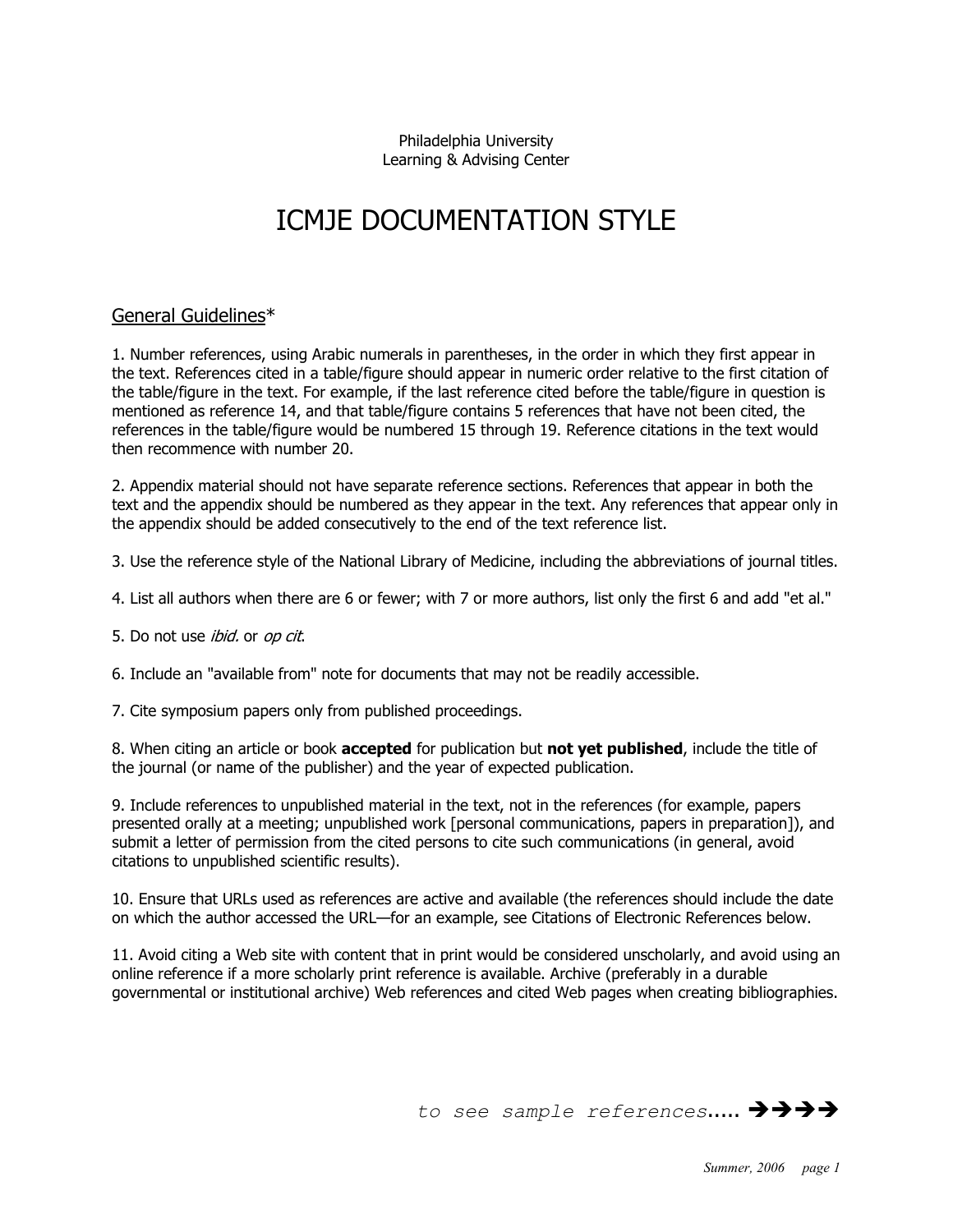# Sample References\*

# **Journals**

**1. Standard article** (List all authors when there are 6 or fewer; when there are 7 or more authors, list only the first 6 and add "et al.")

Vega KJ, Pina I, Krevsky B. Heart transplantation is associated with an increased risk for pancreatobiliary disease. Ann Intern Med. 1996;124:980-3.

# **2. Corporate author**

Clinical exercise stress testing. Safety and performance guidelines. The Cardiac Society of Australia and New Zealand. Med J Aust. 1996;164:282-4.

# **3. Supplement**

Shen HM, Zhang QF. Risk assessment of nickel carcinogenicity and occupational lung cancer. Environ Health Perspect 1994;102(Suppl 1):275-82.

# **4. Special format (also applies to abstracts and editorials)**

Enzensberger W, Fischer PA. Metronome in Parkinson's disease [Letter]. Lancet. 1996;347:1337.

#### **Books**

List all authors or editors when 6 or fewer; when there are 7 or more authors, list only the first 6 and add "et al."

# **1. Author**

Ringsven MK, Bond D. Gerontology and Leadership Skills for Nurses. 2nd ed. Albany, NY: Delmar; 1996.

# **2. Editors**

Norman IJ, Redfern SJ, eds. Mental Health Care for Elderly People. New York: Churchill Livingstone; 1996.

#### **3. Chapter in a book**

Phillips SJ, Whisnant JP. Hypertension and stroke. In: Laragh JH, Brenner BM, eds. Hypertension: Pathophysiology, Diagnosis, and Management. 2nd ed. New York: Raven Pr; 1995:465-78.

#### **4. Published proceedings paper**

Bengtsson S, Solheim BG. Enforcement of data protection, privacy and security in medical informatics. In: Lun KC, Degoulet P, Piemme TE, Rienhoff O, eds. MEDINFO 92. Proceedings of the 7th World Congress on Medical Informatics; 6-10 September 1992; Geneva, Switzerland. Amsterdam: North-Holland; 1992:1561-5.

more sample references.....  $\rightarrow$